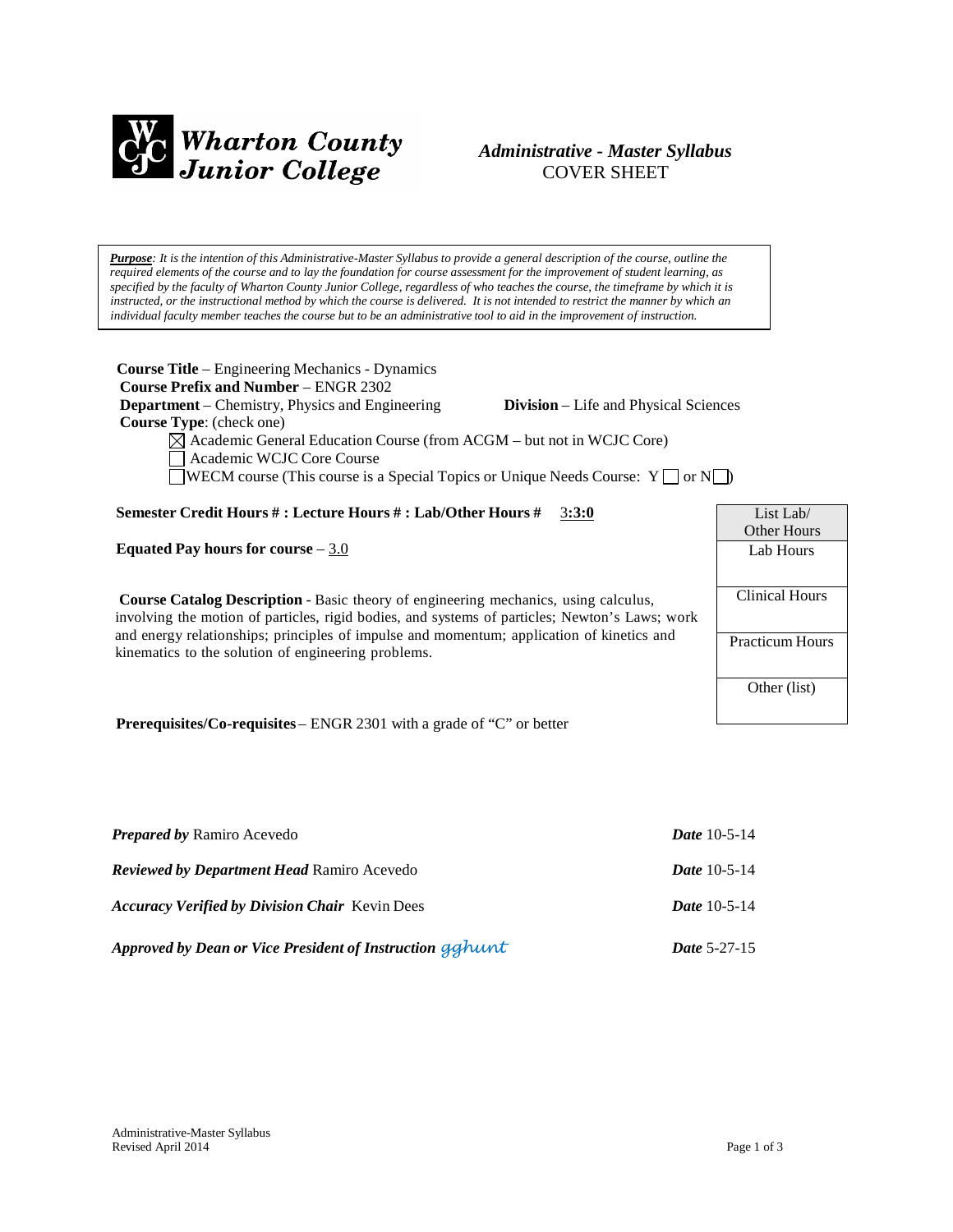

**I. Topical Outline** – Each offering of this course must include the following topics (be sure to include information regarding lab, practicum, clinical or other non-lecture instruction):

Kinematics of Particles Kinetics of Particles: Newton's Second Law Kinetics of Particles: Energy and Momentum Methods Systems of Particles Kinematics of Rigid Bodies Plane Motion of Rigid Bodies: Forces and Accelerations Plane Motion of Rigid Bodies: Energy and Momentum Methods Kinetics of Rigid Bodies in Three Dimensions Mechanical Vibrations

# **II. Course Learning Outcomes**

| <b>Learning Outcomes</b><br>Upon successful completion of this course,<br>students will:                                                                                                                                                                                                                                                                                                                                                                                                                                                                                                                                                                                                                                                                                                                                                                                                                                                                                                                                                                  | <b>Methods of Assessment</b>                                                                                  |
|-----------------------------------------------------------------------------------------------------------------------------------------------------------------------------------------------------------------------------------------------------------------------------------------------------------------------------------------------------------------------------------------------------------------------------------------------------------------------------------------------------------------------------------------------------------------------------------------------------------------------------------------------------------------------------------------------------------------------------------------------------------------------------------------------------------------------------------------------------------------------------------------------------------------------------------------------------------------------------------------------------------------------------------------------------------|---------------------------------------------------------------------------------------------------------------|
| 1. Express dynamic quantities as vectors in terms<br>of Cartesian components, polar coordinates, and<br>normal-tangential coordinates.<br>2. Compute mass moments of inertia for systems<br>of particles and rigid bodies.<br>3. Solve kinematic problems involving rectilinear<br>and curvilinear motion of particles.<br>4. Solve kinetic problems involving a system of<br>particles using Newton's Second Law.<br>5. Apply the principles of work and energy,<br>conservation of energy, impulse and momentum,<br>and conservation of momentum to the solution of<br>engineering problems involving particles and<br>systems of particles.<br>6. Solve kinematic problems involving the<br>translation and rotation of a rigid body.<br>7. Solve kinetic problems involving planar<br>translation and rotation of rigid bodies.<br>8. Apply the principles of work and energy,<br>conservation of energy, impulse and momentum,<br>and conservation of momentum to the solution of<br>engineering problems involving rigid bodies in<br>planar motion | Outcomes assess by:<br>Class work, homework assignments, quizzes<br>and/or exams, posters/graphs/charts, oral |
|                                                                                                                                                                                                                                                                                                                                                                                                                                                                                                                                                                                                                                                                                                                                                                                                                                                                                                                                                                                                                                                           |                                                                                                               |

**III. Required Text(s), Optional Text(s) and/or Materials to be Supplied by Student.**